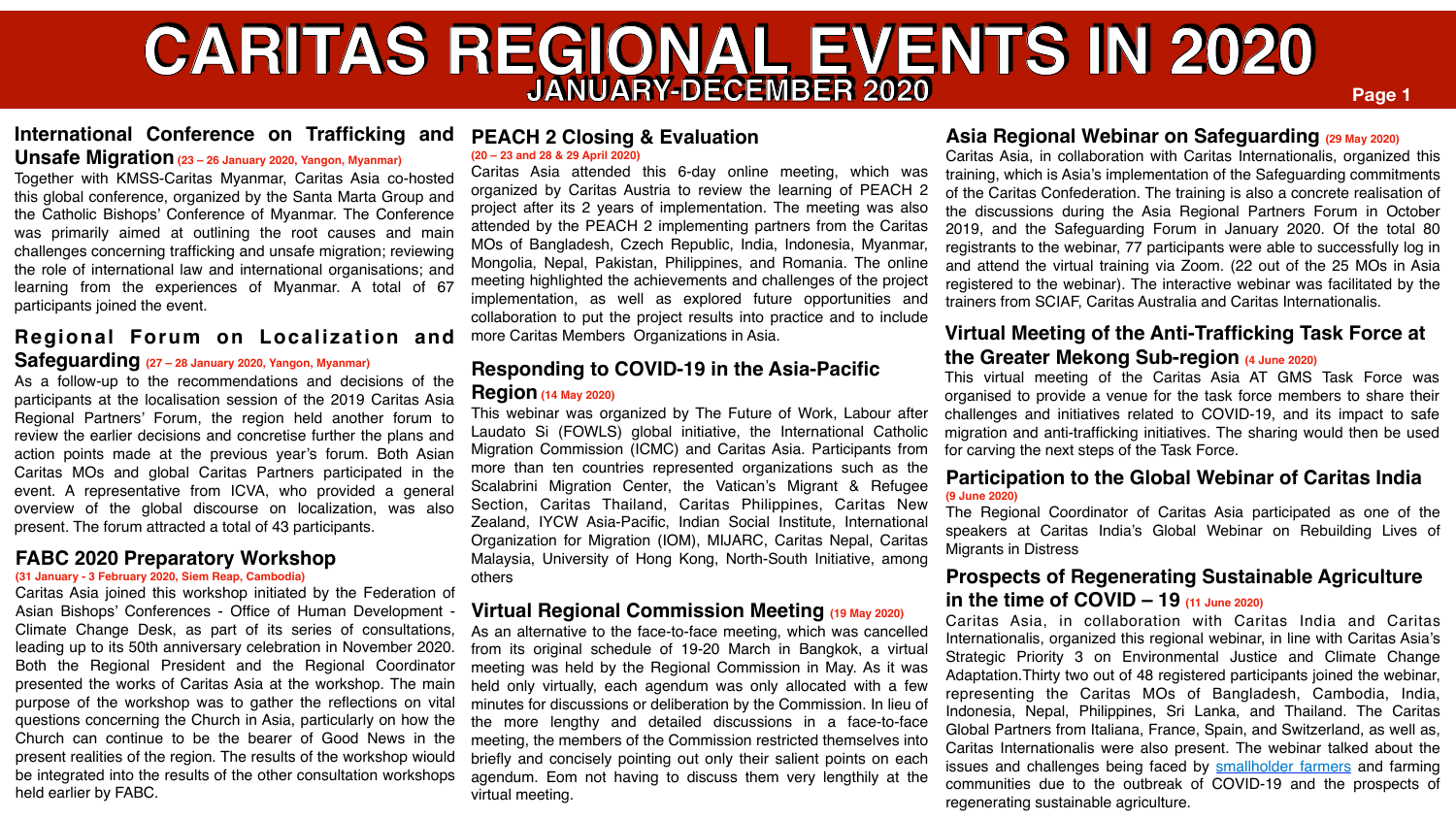# **Virtual Regional Commission Meeting**

**(4 August 2020)**

The Regional Commission, which has not been able to meet physically since March, held its second virtual meeting that were mostly intended for updating and informing the Commission members, regarding new developments, as well as following up on some of the previous discussions and decisions of the Commission during the previous virtual meeting on May 2020

# **Coordination Meeting on the SDG 2 National Advocacy Plan (25 September 2020)**

Caritas Asia conducted a coordination meeting with Caritas Cambodia, Mongolia, Myanmar, Pakistan and Philippines in order to discuss the needed adjustments and revisions in the implementation of the SDG 2 National Advocacy Plan, according to the new situation and the realities brought about by COVID-19

# Virtual Meeting on Strengthening **Humanitarian Partnership & Exchange (SHAPE)(27 August 2020)**

## **Participation to the SAFBIN Virtual Meeting (25 June 2020)**

Caritas Asia joined the Caritas MOs of Bangladesh, India, Nepal, Pakistan and Sri Lanka in participating at the virtual SAFBIN meeting, which became an alternative to the original physical meeting planned to take place in Bangkok in March 2020. Caritas Austria initiated the meeting.

# **The Role of Faith Communities in Accelerating Action and Transformative Pathways (7 July 2020)**

Using its own Zoom subscription, Caritas Asia hosted the virtual side event of Caritas Africa at the HLPF in New York. As a technical host, Caritas Asia provided the online platform all through out the webinar. The event attracted more than 180 registrants and was attended by 95 participants coming from various parts of the world, including from the regions of Africa, Europa, North America and Asia.

# **CARITAS REGIONAL EVENTS IN 2020 JANUARY-DECEMBER 2020**

**World Day of Migrants and Refugees (29 September 2020)** Caritas Asia attended the celebration of the World Day of Migrants virtually because of COVID-19. The Regional Coordinator organised by Caritas Thailand in September 2020. The occasion culminated with a Holy Eucharist, attended by various migrants and refugees in Thailand. The Regional Coordinator of Caritas Asia was invited by the UIA and the Seoul Tourism Organisation as one of the six panel speakers at this year's UIA Roundtable, which was originally scheduled to take place in Seoul, Korea, but was instead held presented at the Roundtable the Caritas experience on resource mobilization. More than a hundred participants from various Asian and international government agencies, international associations, non-government organisations, civil society, the academe, etc. were represented in the forum.

# **Development of the Models and Practices of Sustainable Agriculture Booklet (September 2020)**

SHAPE is a follow-up program to continue and deepen the learning of PEACH 1 & 2 for the 25 MOs in Asia. It is being developed jointly by Caritas Austria, Caritas Romania and Caritas Asia that held their initial discussions virtually in August 2020.The highlights of SHAPE include volunteer management, online platform for capacity building, knowledge exchange and Regional Support Mechanism (RESUM).

# **Commemoration of the World Humanitarian Day (19 August 2020)**

**Page 2**





# **Food for All: Caritas Advocacy in the time of COVID-19 (23 June 2020)**

Caritas Asia, in collaboration with Caritas Internationalis, held a regional webinar on the advocacy aspect of food security and sustainable agriculture in Asia. It is a follow up of the previous webinar on the Prospects of Regenerating Sustainable Agriculture in the time of COVID-19, with speakers from Caritas MOs in Asia. Present in the webinar were 61 participants coming from, not only Caritas MOs in Asia but also, Caritas family members of Caritas Africa and Caritas MONA regional secretariats, Caritas Internationalis, and Caritas Global Partners.

Caritas Asia held a virtual webinar to mark the World Humanitarian Day. With the help of the Caritas Communications Officers in Asia, as well as the Communications Unit of Caritas Internationalis, the webinar showcased the stories of various Caritas volunteers, dubbed as "local heroes" of Caritas, in the region. A campaign in the various social media of Caritas, including Twitter, Facebook, BAOBAB, website, etc, was also done to feature the "local heroes", with the help of the Communications Team in Asia Caritas Asia, in collaboration with Caritas India jumpstarted the development of a b booklet that provides some models and practices on sustainable agriculture by some of the Asian MOs. As of September 2020, the draft of the booklet was nearing its final stage of development. Caritas Indonesia also supported the initiative by doing the lay out and design of the booklet. The final product is expected to be completed by January 2021.

# **United International Association (UIA) 2020 Roundtable (16-18 September 2020)**

# **Vetting of the National Directors (September 2020)**

In line with the commitment of the CI Confederation to roll out its safeguarding mechanisms, the MOs in Asia were requested to undergo a retroactive vetting of their national directors in September. To date, however, only 13 of the 25 MOs are able to do the process. The remaining 12 have yet to do the retroactive vetting of their national directors. After the national directors, the MOs would need to do the retroactive vetting of the diocesan directors and this process is due in December 2020